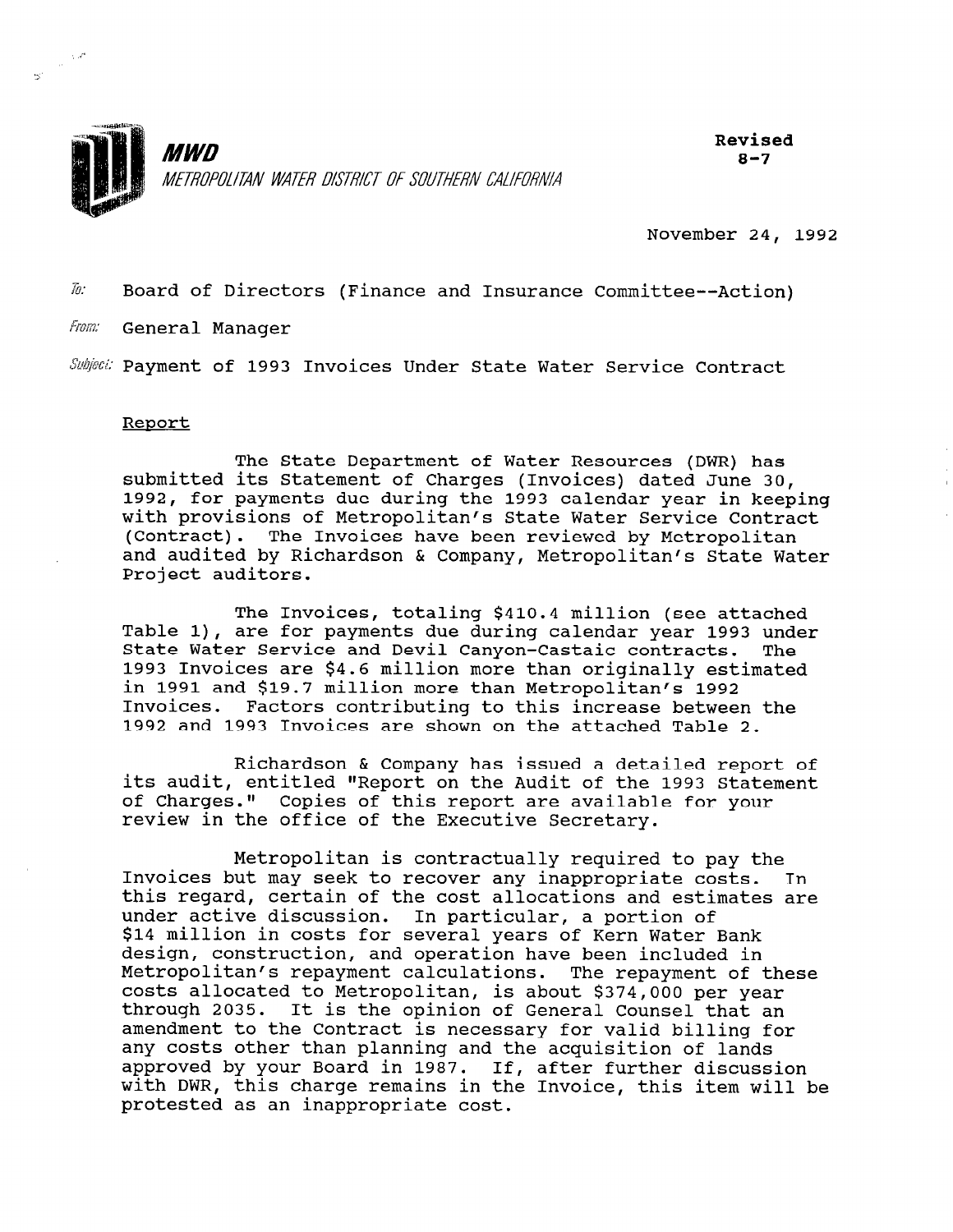Board of Directors -2- November 24, 1992

 $\hat{\Sigma}$ 

The contractors have disputed certain procedures and assumptions utilized by DWR in calculating past Invoices. DWR has promised that it will issue an extension of time letter, as it has in prior years, which will preserve all the contractors' opportunity to contest the calculations and the charges included in this billing should there be a future dispute over DWR's cost allocation methodology.

Except as previously described, it is the General Manager's opinion that the amounts set forth in the Invoices are fair. Adequate remedies exist for adjustment of the previously described matters, as well as of accounting errors and necessary adjustments of cost allocations. Sufficient funds are available in the 1992-93 budget to cover that portion of the Invoices payable during the 1992-93 fiscal year.

In recommending approval of payments, the Special Committee on Charges and Payments under the State Water Contract, meeting on November 24, 1992, unanimously voted to direct the General Manager to protest the 1993 billing because of the continued inability of the State to deliver contracted entitlements and the failure to make timely acquisition of additional water supplies for the State Water Project. A similar protest was made with regard to the 1992 billing.

### Board Committee Assignment

This letter is referred for action to the Finance and Insurance Committee because of its jurisdiction to study and advise in matters concerning the disposition of funds, pursuant to Administrative Code Section 2441(c).

Recommendations

#### FINANCE AND INSURANCE COMMITTEE FOR ACTION.

It is recommended that the General Manager be authorized to formally protest disputed costs, as appropriate, authorized to formally protest disputed tosts, as appropriate due and payable under the terms of the State Water Central and due and payable under the terms of the State Water Service and<br>Devil Canyon-Castaic contracts for the 1993 calendar year.

It is recommended that for the reasons expressed in It is recommended that for the reasons expressed in payments under protest.

 $\texttt{CRA:}$ ayb (s:\mm\board\socapp93.rev)<br>Attachments (2)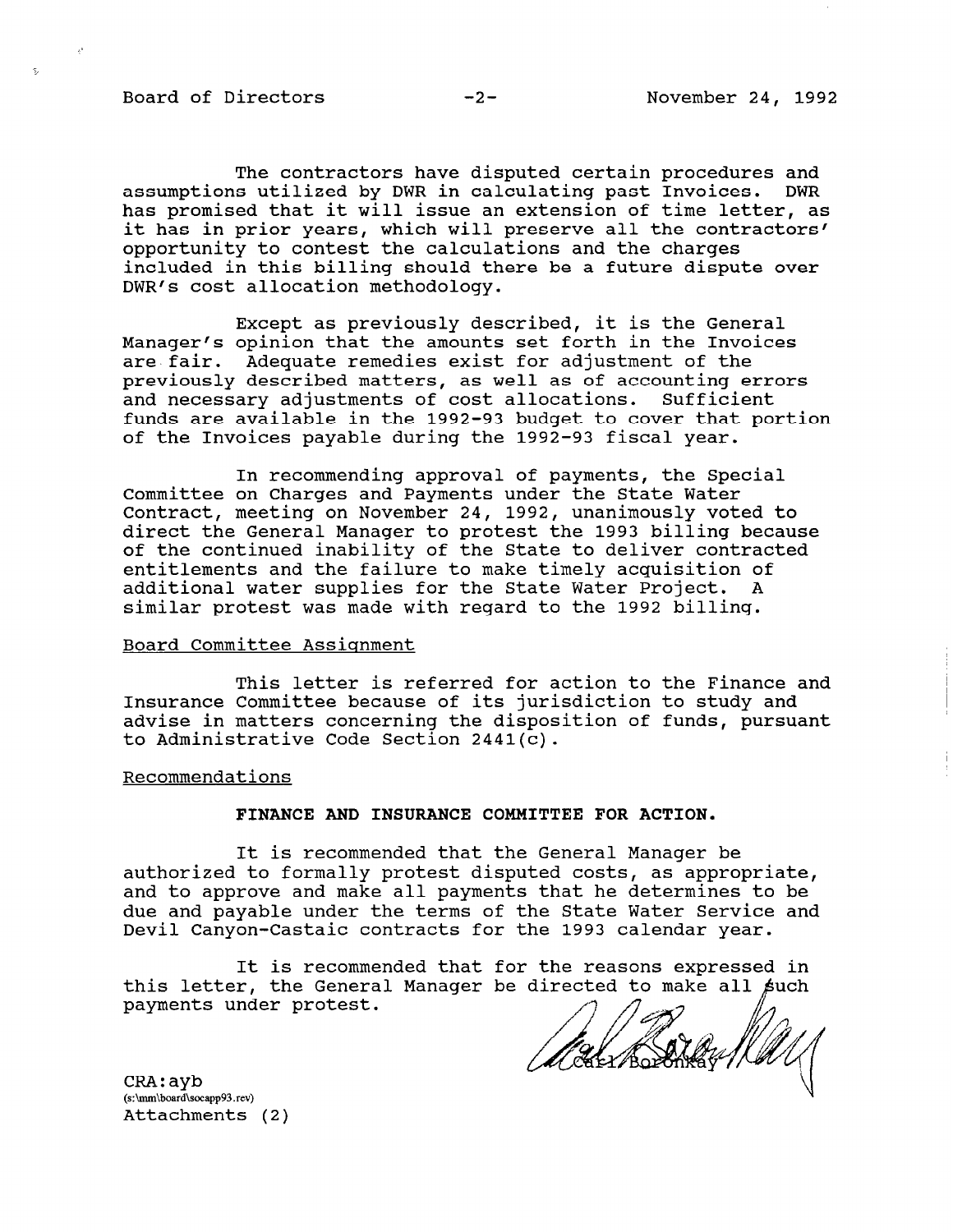## TABLE 1

STATE WATER SERVICE AND DEVIL CANYON-CASTAIC CONTRACTS SUMMARY OF INVOICES FOR PAYMENTS DUE DURING CALENDAR YEAR 1993

# Delta Water Charge\* (Invoice 93-014-T)

Settlement of the Control

 $\frac{1}{\phi} \left( \frac{1}{\phi} \right)^{\frac{1}{2}}$ 

 $\sim$ 

state of the

| Capital Component<br>Minimum OMP&R Component | \$24,383,168   |
|----------------------------------------------|----------------|
|                                              | 16,950,411     |
| Transportation Charges (Invoice 93-014-T)    |                |
| Water System Revenue Bond Surcharge          | 14,476,079     |
| Capital Component                            | 59,526,423     |
| Minimum OMP&R Component                      | 57,969,624     |
| Variable OMP&R Component **                  |                |
| West Branch - $1,032,900$ AF                 | 48,882,369     |
| East Branch - $978,600$ AF                   | 64, 372, 112   |
| Arvin-Edison -<br>$0$ AF                     | O.             |
| Adjustment for pre-1993 charges              | (17, 125, 770) |
| Off-Aqueduct Power Facilities Charges        |                |
| $(Invoice 93-013-0)$                         | 105,108,588    |
| <u>East Branch Enlargement Charges</u>       |                |
| $( Invoice 93-004-E)$                        |                |
| Capital Cost Component                       | 26, 197, 753   |
| Minimum OMP&R Component                      | (68, 950)      |
| <u>Devil Canyon-Castaic Contract Charges</u> |                |
| (Invoice 93-002-DCC)                         |                |
| Debt Service                                 | 5,190,778      |
| Operation & Maintenance                      | 4,522,185      |
| <b>Total</b>                                 | \$410,384,770  |

- \* Based on Metropolitan's 1993 Table A entitlement of 2,011,500 acre-feet of water.
- \*\* Subject to change depending on actual water bubject to change depending on actual water<br>deliveries. Amounts shown represent the maximum amount given delivery of full 1993 Table A entiamount given delivery of full 1993 Table A enticiemen.<br>........